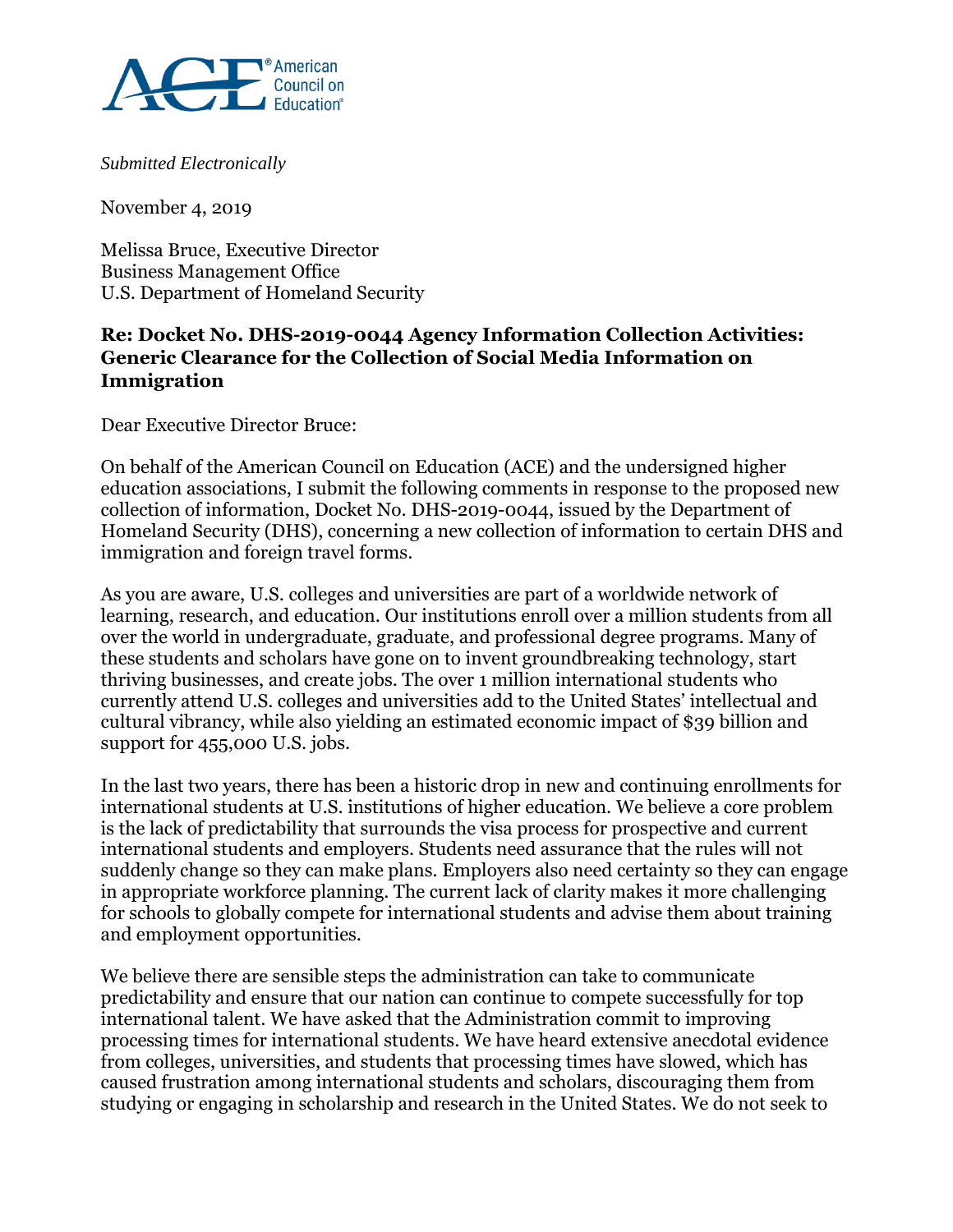Higher education community comments re: Docket No. DHS-2019-044 November 4, 2019 Page 2

undermine a full vetting of a prospective student to protect legitimate U.S. security interests. Rather we ask only that the administration commit to doing this more expeditiously.

We are therefore troubled by the Department of Homeland Security's proposed new information collection, so closely following the Department of State's new policy requirements<sup>1</sup> requiring the reporting of five years of identifiers for social media platforms for all nonimmigrant visa applicants, including student and exchange visitor visas (F-1 and J-1), employment-based visas (H-1B), and tourist (B-1/B-2) visas. Taken together, these new requirements send an unwelcoming message to prospective students who are considering options to study throughout the world. Additionally, this new collection would require those who have already been vetted and permitted to enter the country, to submit or resubmit their social media information if they apply for certain immigration benefits. This will undoubtedly hinder American higher education's mission of global engagement which would have a far-reaching, unintended adverse impact on the higher education community and our broader society.

As proposed, the new application requirements may result in significant unintended consequences that will hamper the United States' ability to attract the world's best students and scholars to our campuses. The proposed reporting requirements are burdensome, intrusive, potentially chilling of free speech, and are likely to deter international students, scholars, scientists, and researchers from contributing their talents to the United States. They will simply go elsewhere. This would cause disproportionate harm to the United States' higher education system and research enterprise, suppressing our nation's ability to innovate and be both globally collaborative and competitive.

The collection of additional data is also likely to further strain the resources of USCIS, resulting in even slower processing times. We have already seen severe delays this year with processing times for work authorization documents for international students on Optional and Practical Training (OPT) that has extended from an average of three months to over five months2. This has caused many students to give up on OPT and return to their home countries. In addition, we have seen delays and disruption for scholars attending U.S.-based conferences or professional society meetings. Meetings have been delayed, classrooms are vacant, and scientists may miss grant application deadlines, and transnational research collaborations will lack their international partners and may be forced to stall their research. These are concerns also shared by the business community.<sup>3</sup>

Moreover, without proper safeguards, the required disclosure of social media identifiers and username information for associated platforms raise significant privacy concerns and will likely discourage future visa applicants' desire to visit the United States. In light of the challenges providing sufficient privacy protections to safeguard the information of visa

 $\overline{a}$ <sup>1</sup> [https://travel.state.gov/content/travel/en/News/visas-news/20190604\\_collection-of-social-media](https://travel.state.gov/content/travel/en/News/visas-news/20190604_collection-of-social-media-identifiers-from-U.-S.-visa-applicants.html)[identifiers-from-U.-S.-visa-applicants.html](https://travel.state.gov/content/travel/en/News/visas-news/20190604_collection-of-social-media-identifiers-from-U.-S.-visa-applicants.html)

<sup>2</sup> [https://www.insidehighered.com/news/2019/06/25/international-students-applying-work-authorization](https://www.insidehighered.com/news/2019/06/25/international-students-applying-work-authorization-face-longer-wait-times)[face-longer-wait-times](https://www.insidehighered.com/news/2019/06/25/international-students-applying-work-authorization-face-longer-wait-times)

<sup>3</sup> <https://s3.amazonaws.com/brt.org/archive/letters/Immigration.Nielsen%20Letter%2008232018.pdf>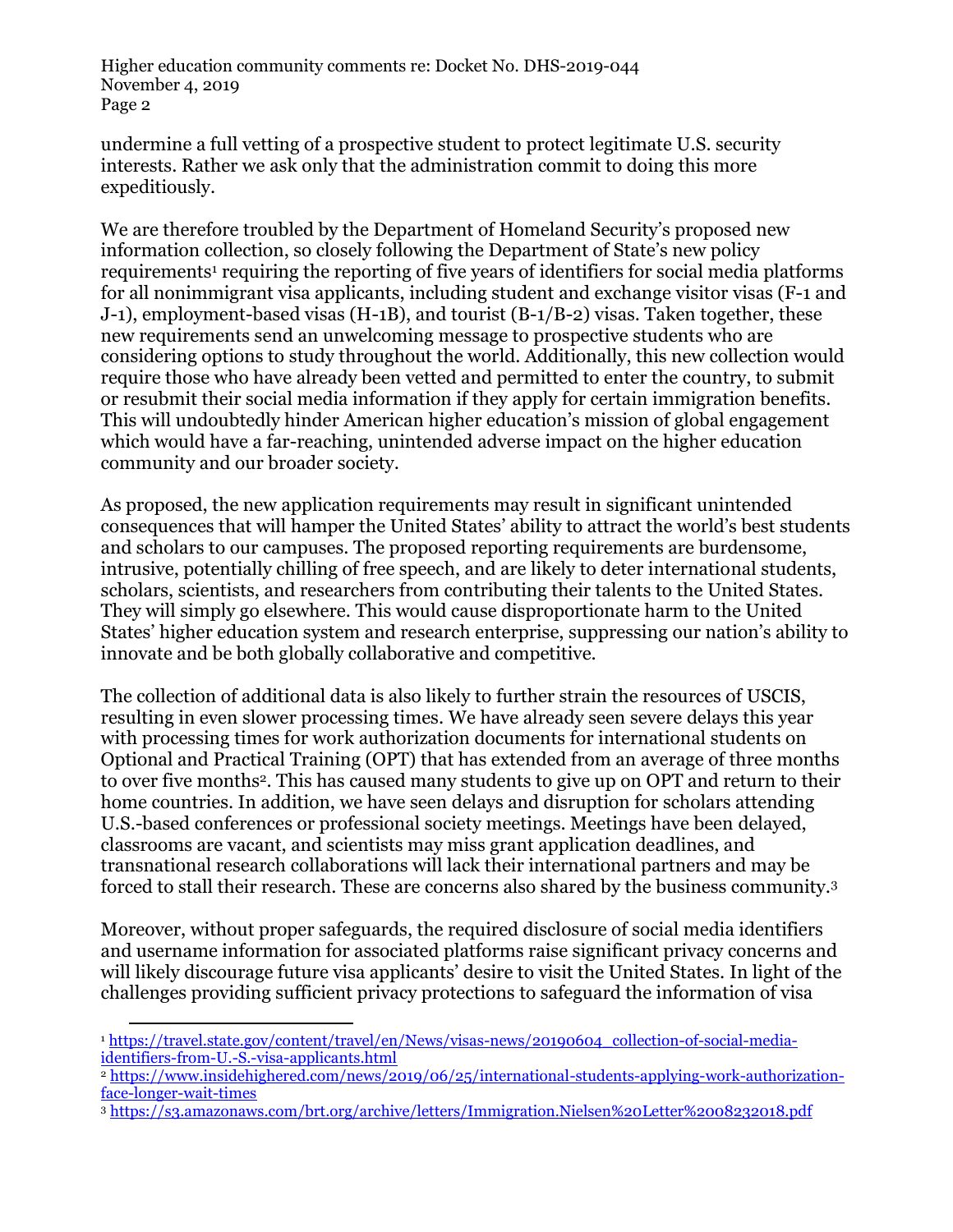Higher education community comments re: Docket No. DHS-2019-044 November 4, 2019 Page 3

applicants, international students and scholars may choose to offer their talents to institutions in other countries.

The U.S. higher education and research communities have long enjoyed constructive partnerships with the Department of State and Department of Homeland Security in support of national security. This includes thorough protocols in the Student Exchange and Visitor Program (SEVP) and its SEVIS database system. It is unclear how the proposed additional reporting criteria and data collection would add value to the existing security review processes, or what problem or inadequacies this additional information collection would solve.

We understand the need and wholeheartedly support efforts to ensure the safety of the American people. This does not conflict with the need to remain a welcoming country to international students, scholars, scientists, and researchers who enrich our campuses and the country with their talents and skills. Steps intended to protect national security may inadvertently hamper these exchanges. This would only deprive our nation of one of its best tools for global, scientific, and economic preeminence and extending democratic values and cultural understanding throughout the world, making us more susceptible to the distortions and myths of extremist organizations and movements.

In addition, free speech is essential to our U.S. higher education system, and the vetting of social media potentially impedes our ability to attract international students whose innovative views and research are critical to our institutions' educational and scholarly enterprise. And we are concerned that this intrusive vetting protocol could compromise the ability of international students and scholars coming to the U.S. to experience and contribute to the free and open exchange of ideas that is a hallmark of the U.S. higher education system. The goals of protecting our security while ensuring that the United States remains the destination of choice for the world's best and brightest students, faculty, and scholars are not mutually exclusive.

We are eager to work with you to address any concerns and ensure the protection of our national security while upholding our nation's values and interests.

Sincerely,

**Elleranc** 

Ted Mitchell President

On behalf of:

American Association of Community Colleges American Association of State Colleges and Universities American Council on Education Association of American Universities